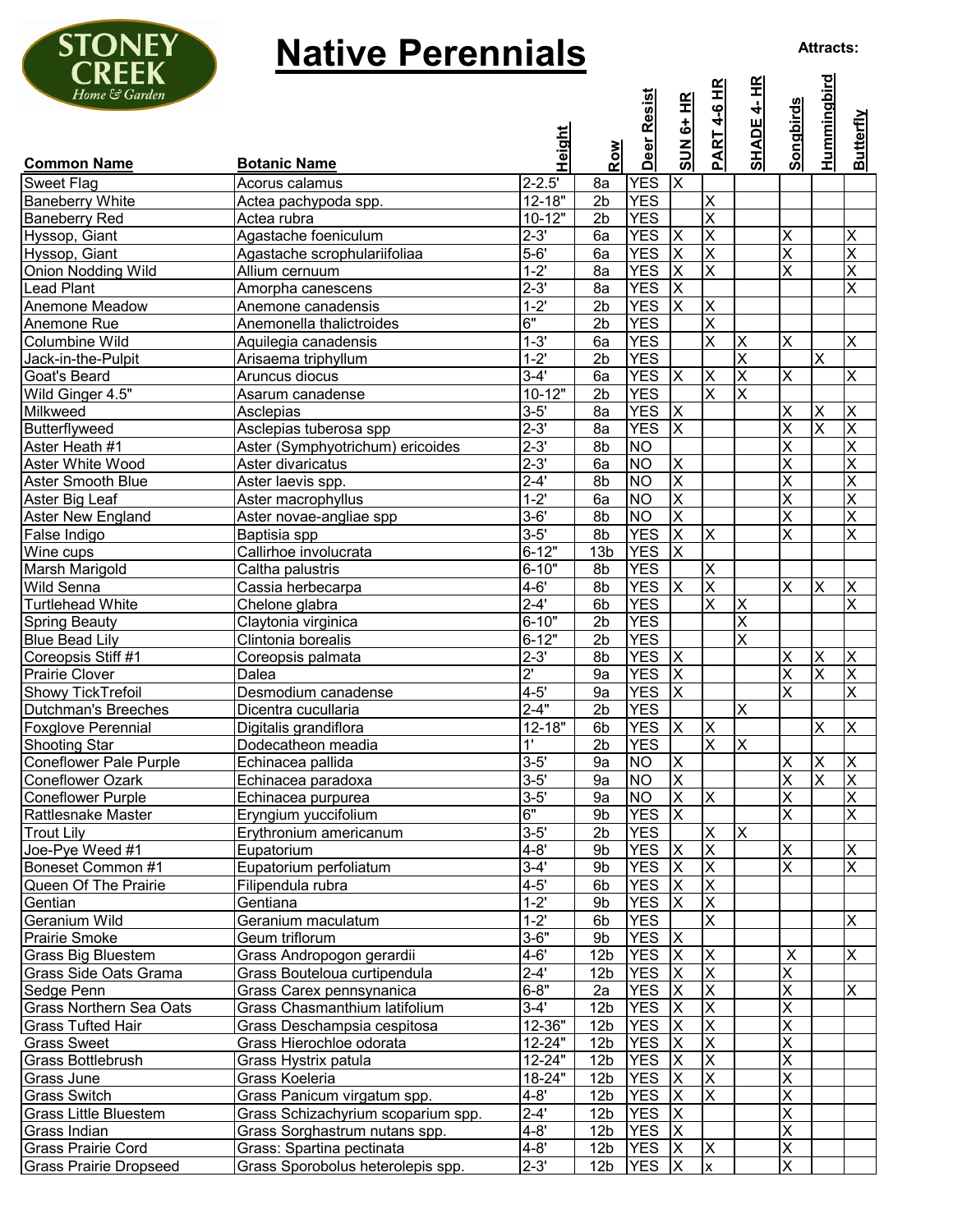## **Native Perennials**

| <b>Common Name</b>              | <b>Botanic Name</b>          | Height         | Row             | Deer Resist    | SUN 6+ HR               | HK<br>$4-6$<br><b>PART</b> | 4- HR<br><b>SHADE</b>   | <b>Songbirds</b>        | <u>Hummingbird</u>      | <b>Butterfly</b>        |
|---------------------------------|------------------------------|----------------|-----------------|----------------|-------------------------|----------------------------|-------------------------|-------------------------|-------------------------|-------------------------|
| Sneezeweed                      | Helenium autumnale           | $3 - 5'$       | 9b              | <b>YES</b>     | $\overline{\mathsf{x}}$ |                            |                         | X                       |                         | X                       |
| Downy Sunflower                 | Helianthus mollis            | $4 - 5'$       | 9b              | <b>YES</b>     | $\overline{\mathsf{x}}$ |                            |                         | X                       |                         | $\overline{\mathsf{x}}$ |
| <b>Sunflower False</b>          | Heliopsis helianthoides spp. | $3 - 6'$       | 9b              | <b>YES</b>     | $\overline{\mathsf{x}}$ |                            |                         | X                       |                         | $\overline{\mathsf{x}}$ |
| Hepatica Sharp-lobed            | Hepatica acutiloba           | $3 - 6"$       | $\overline{2b}$ | <b>YES</b>     |                         | $\overline{\mathsf{x}}$    | $\overline{\mathsf{x}}$ |                         |                         |                         |
| <b>Iris Crested</b>             | Iris cristata spp.           | 6"             | 2 <sub>b</sub>  | <b>YES</b>     | $\mathsf{X}$            | X                          |                         |                         | X                       | X                       |
| Iris Blue Flag                  | Iris versicolor              | $2 - 3'$       | 10a             | <b>YES</b>     | $\overline{\mathsf{x}}$ | $\overline{\mathsf{x}}$    |                         |                         | X                       | $\overline{\mathsf{x}}$ |
| Blazing Star, Rough #1          | Liatris aspera               | $3 - 5'$       | 10a             | <b>NO</b>      | $\pmb{\mathsf{X}}$      |                            |                         | X                       |                         | $\overline{\mathsf{x}}$ |
| <b>Blazing Star</b>             | Liatris spicata              | $3 - 4'$       | 10a             | <b>NO</b>      | $\overline{\mathsf{x}}$ |                            |                         | $\overline{\mathsf{x}}$ |                         | $\overline{\mathsf{x}}$ |
| Michigan Lily                   | Lillum michiganese           | $5 - 7'$       | 10a             | <b>NO</b>      | $\overline{\mathsf{x}}$ | $\times$                   |                         | X                       | X                       | $\overline{\mathsf{x}}$ |
| <b>Cardinal Flower</b>          | Lobelia cardinalis           | $2 - 3'$       | 6 <sub>b</sub>  | <b>YES</b>     | ΙX                      | $\times$                   |                         | X                       | $\overline{\mathsf{x}}$ | $\overline{\mathsf{x}}$ |
| Lobelia Great Blue              | Lobelia siphilitica          | $2 - 3'$       | 6 <sub>b</sub>  | <b>YES</b>     | $\overline{\mathsf{x}}$ | $\overline{\mathsf{x}}$    |                         | X                       | $\overline{\mathsf{x}}$ | $\overline{X}$          |
| Lupine, Wild                    | Lupinus perennis             | $1 - 2'$       | 10 <sub>b</sub> | <b>YES</b>     | $\overline{\mathsf{X}}$ |                            |                         | X                       | $\overline{\mathsf{x}}$ | $\overline{\mathsf{X}}$ |
| Virginia Bluebells              | Mertensia virginica #1       | $1 - 2'$       | 2 <sub>b</sub>  | <b>YES</b>     |                         |                            | X                       |                         |                         | $\overline{\mathsf{x}}$ |
| Bergamot                        | Monarda fistulosa            | $2 - 4'$       | 7a              | <b>YES</b>     | $\overline{\mathsf{x}}$ | X                          |                         | $\times$                | X                       | $\overline{\mathsf{x}}$ |
| Sun Drops                       | Oenothera fruticosa          | 12-20"         | 13 <sub>b</sub> | <b>YES</b>     | $\mathsf{X}$            |                            |                         |                         |                         |                         |
| Sun Drops 'Missouri'            | Oenothera missouriensis      | $6 - 8"$       | 13 <sub>b</sub> | <b>YES</b>     | X                       |                            |                         |                         |                         |                         |
| Cactus, Prickly Pear            | Opuntia humifusa             | $4 - 12"$      | 13 <sub>b</sub> | <b>YES</b>     | $\overline{\mathsf{x}}$ |                            |                         |                         |                         |                         |
| Wild Quinine                    | Parthenium integrifolium     | $3 - 5'$       | 11a             | <b>YES</b>     | $\overline{\mathsf{x}}$ |                            |                         |                         |                         | Χ                       |
| <b>Beard's Tongue White</b>     | Penstemon digitalis          | $2 - 3'$       | 11a             | <b>YES</b>     | X                       | $\times$                   |                         |                         | Χ                       | $\overline{\mathsf{x}}$ |
| Phlox Woodland                  | Phlox divaricata spp.        | $1 - 2'$       | 2 <sub>b</sub>  | <b>NO</b>      |                         | $\overline{\mathsf{x}}$    | $\overline{\mathsf{x}}$ |                         | $\overline{\mathsf{x}}$ | $\overline{\mathsf{x}}$ |
| <b>Obedient Plant</b>           | Physostegia virginiana       | $2 - 3'$       | 11a             | <b>YES</b>     | $\overline{\mathsf{x}}$ | $\times$                   |                         |                         | X                       | X                       |
| Mayapple                        | Podophyllum peltatum         | $1 - 2'$       | 2 <sub>b</sub>  | <b>YES</b>     |                         | X                          | Χ                       |                         |                         |                         |
| Jacob's Ladder Creeping         | Polemonium reptans           | $1 - 2'$       | 7a              | <b>YES</b>     |                         | X                          | X                       |                         |                         |                         |
| Solomon's Seal                  | Polygonatum biflorum         | $1 - 3'$       | 2 <sub>b</sub>  | <b>YES</b>     |                         | $\overline{\mathsf{x}}$    | $\overline{\mathsf{x}}$ |                         |                         | X                       |
| Mountain Mint Short-toothed     | Pycnantheum muticum          | $2 - 3'$       | $\overline{7b}$ | <b>YES</b>     | $\mathsf{X}$            | $\overline{\mathsf{x}}$    |                         | X                       |                         | $\overline{\mathsf{x}}$ |
| <b>Mountain Mint</b>            | Pycnantheum virginicum       | $2 - 3'$       | $\overline{7b}$ | <b>YES</b>     | $\overline{\mathsf{x}}$ | X                          |                         | $\overline{\mathsf{x}}$ |                         | $\overline{X}$          |
| <b>Coneflower Gray Headed</b>   | Ratibida pinnata             | $3 - 6'$       | 11a             | N <sub>O</sub> | $\overline{\mathsf{x}}$ | $\times$                   |                         | X                       |                         | $\overline{\mathsf{x}}$ |
| <b>Black-Eyed Susan Orange</b>  | Rudbeckia fulgida            | $2 - 4'$       | 11 <sub>b</sub> |                |                         |                            |                         |                         |                         |                         |
| <b>Black-Eyed Susan</b>         | Rudbeckia hirta              | $1 - 3'$       | 11 <sub>b</sub> | <b>NO</b>      | $\mathsf{\overline{X}}$ |                            |                         | Χ                       |                         | $\overline{\mathsf{x}}$ |
| <b>Black-Eyed Susan Sweet</b>   | Rudbeckia subtomentosa       | $4 - 5'$       | 11 <sub>b</sub> | <b>NO</b>      | $\times$                | X                          |                         | $\overline{\mathsf{x}}$ |                         | $\overline{\mathsf{x}}$ |
| <b>Brown-Eyed Susan</b>         | Rudbeckia triloba            | $3 - 5'$       | 11 <sub>b</sub> | <b>NO</b>      | X                       | ΙX                         |                         | X                       |                         | $\overline{\mathsf{x}}$ |
| Wild Petunia                    | Ruellia humilis              | $\overline{1}$ | 13 <sub>b</sub> | <b>YES</b>     | X                       |                            |                         |                         | X                       |                         |
| Bloodroot                       | Sanguinaria canadensis       | $6 - 12"$      | 2 <sub>b</sub>  | <b>YES</b>     |                         | $\times$                   | X                       |                         |                         |                         |
| <b>Royal Catchfly</b>           | Silene regia                 | $10 - 12"$     | 11 <sub>b</sub> |                | $\overline{\mathsf{x}}$ |                            |                         |                         | $\overline{\mathsf{x}}$ | X                       |
| Rosinweed                       | Silphium integrifolium       | $4 - 8'$       | 12a             | <b>YES</b>     | $\overline{\mathsf{X}}$ |                            |                         | X                       |                         | $\overline{\mathsf{X}}$ |
| <b>Compass Plant</b>            | Silphium laciniatum          | $3 - 10'$      | 12a             | <b>YES</b>     | $\overline{X}$          |                            |                         | X                       |                         | $\overline{\mathsf{x}}$ |
| Cupplant                        | Silphium perfoliatum         | $5 - 10'$      | 12a             | <b>YES</b>     | $\mathsf{X}$            |                            |                         | X                       |                         | $\overline{\mathsf{x}}$ |
| <b>Prairie Dock</b>             | Silphium terebinthinacium    | $3 - 8'$       | 12a             | <b>YES</b>     | $\overline{X}$          |                            |                         | X                       |                         | $\overline{\mathsf{x}}$ |
| <b>Blue-Eyed Grass</b>          | Sisyrinchium angustifolium   | $6 - 12"$      | 13 <sub>b</sub> | <b>YES</b>     | $\overline{\mathsf{x}}$ | $\times$                   |                         |                         |                         | $\overline{X}$          |
| Solomon's Seal False            | Smilacina racemosa           | $1 - 3'$       | 2 <sub>b</sub>  | <b>YES</b>     |                         | $\times$                   | X                       |                         |                         |                         |
| Goldenrod Stiff                 | Solidago rigida              | $3 - 5'$       | 12a             | <b>YES</b>     | $\mathsf{X}$            | X                          |                         |                         |                         | Χ                       |
| <b>Goldenrod Showy</b>          | Solidago speciosa            | $2 - 3'$       | 12a             | <b>YES</b>     | X                       | X                          |                         |                         |                         | $\overline{\mathsf{x}}$ |
| Foamflower                      | Tiarella cordifolia          | 12"            | 2 <sub>b</sub>  | <b>YES</b>     |                         | $\times$                   | $\overline{\mathsf{X}}$ |                         |                         |                         |
| Spiderwort                      | Tradescantia ohioensis       | $2 - 3'$       | 7a              | <b>YES</b>     | $\mathsf{X}$            | X                          | $\overline{\mathsf{x}}$ |                         |                         | X                       |
| <b>Trillium Large Flowering</b> | Trillium grandiflorum        | $12 - 18"$     | 2 <sub>b</sub>  | <b>YES</b>     |                         |                            | X                       |                         |                         |                         |
| <b>Trillium Yellow</b>          | Trillium luteum              | $12 - 18"$     | 2 <sub>b</sub>  | <b>YES</b>     |                         |                            | $\overline{\mathsf{x}}$ |                         |                         |                         |
| <b>Bellwort</b>                 | Uvularia grandiflora         | $1 - 2'$       | 2 <sub>b</sub>  | <b>YES</b>     |                         |                            | $\overline{\mathsf{x}}$ |                         |                         |                         |
| <b>Blue Vervain</b>             | Verbena hastata              | $3 - 6'$       | 12a             | <b>YES</b>     | $\mathsf{X}$            |                            |                         |                         | X                       | $\sf X$                 |
| Hoary Vervain                   | Verbena stricta              | $2 - 4'$       | 12a             | <b>YES</b>     | $\mathsf{X}$            |                            |                         | Χ                       | $\overline{\mathsf{x}}$ | $\overline{\mathsf{x}}$ |
| Ironweed                        | Vernonia                     | $4 - 6'$       | 12a             | <b>YES</b>     | $\mathsf{X}$            |                            |                         | Χ                       |                         | $\overline{X}$          |
| Culver's Root                   | Veronicastrum virgincum      | $3 - 6'$       | 12a             | <b>YES</b>     | $\mathsf{X}$            | $\times$                   |                         |                         | $\overline{\mathsf{x}}$ | $\overline{\mathsf{X}}$ |
| Common Dog Violet               | Viola riviniana              | $6 - 8"$       | 2 <sub>b</sub>  | <b>NO</b>      |                         | X                          |                         |                         |                         | $\overline{X}$          |
| Golden Alexander                | Zizia aurea                  | $2 - 3'$       | 12a             | <b>YES</b>     | $\overline{\mathsf{x}}$ | $\overline{\mathsf{x}}$    | X                       | Χ                       |                         | $\overline{\mathsf{x}}$ |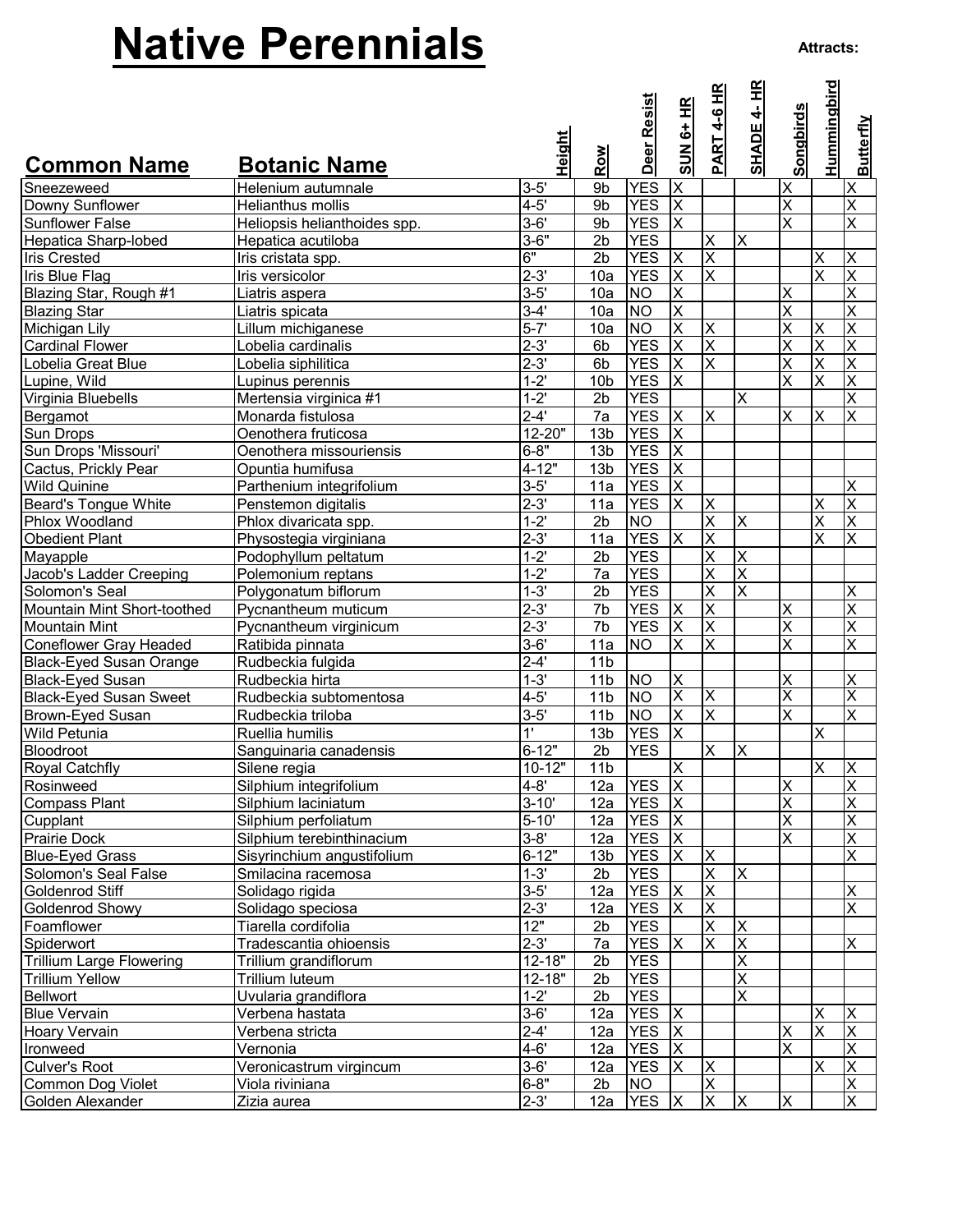|                                               | <b>Native Shrubs</b>                            |                       |                       |                          |                               |                                                    |                           |                              | <b>Attracts:</b>          |                              |
|-----------------------------------------------|-------------------------------------------------|-----------------------|-----------------------|--------------------------|-------------------------------|----------------------------------------------------|---------------------------|------------------------------|---------------------------|------------------------------|
|                                               |                                                 | Height                |                       | Deer Resist              | <b>SUN 6+ HE</b>              | PART 4-6 HR                                        | <b>SHADE 4- HR</b>        | <b>Songbirds</b>             | <u>Hummingt</u>           | <b>Butterfly</b>             |
| <b>Common Name</b>                            | <b>Botanic Name</b>                             |                       | Row                   |                          |                               |                                                    |                           |                              |                           |                              |
| Buckeye, Bottlebrush                          | Aesculus parviflora                             | $8 - 12'$             | 16                    | <b>YES</b>               |                               | X                                                  | $\boldsymbol{\mathsf{X}}$ | X                            |                           | $\overline{\mathsf{x}}$      |
| Serviceberry Saskatoon                        | Amelanchier alnifolia                           | $4 - 6'$              | $\overline{21}$       | <b>NO</b>                | $\times$                      | $\overline{\mathsf{x}}$                            |                           | $\overline{\mathsf{x}}$      |                           |                              |
| Dutchman's Pipe Vine                          | Aristolochia durior                             |                       | <b>VINE</b>           | <b>NO</b>                |                               | $\overline{\mathsf{x}}$                            |                           |                              |                           |                              |
| <b>Chokeberry Glossy Black</b>                | Aronia melanocarpa elata                        | $4 - 6'$              | 16                    | <b>NO</b>                | $\sf X$                       | $\overline{\mathsf{x}}$                            | X                         | X                            |                           |                              |
| Bearberry                                     | Arctostaphylos uva-ursi<br>Ceanothus americanus | $6 - 12"$<br>$3 - 4'$ | 2A<br>16              | <b>YES</b><br><b>YES</b> | $\overline{\mathsf{x}}$       | X                                                  | $\overline{\mathsf{x}}$   | X                            |                           | X                            |
| New Jersery Tea<br><b>Native Bitter Sweet</b> | Celastrus scandens                              |                       | <b>VINE YES</b>       |                          | $\times$                      |                                                    |                           |                              |                           |                              |
| <b>Sweet Fern</b>                             | Comptonia peregrina                             | $2^{\prime}$          | 15                    | <b>YES</b>               | $\overline{\mathsf{x}}$       | X                                                  |                           |                              |                           |                              |
| Dogwood Pagoda                                | Cornus alternifolia                             | $15 - 20'$            | 17                    | <b>NO</b>                | $\sf X$                       | $\overline{\mathsf{x}}$                            |                           | Χ                            |                           | X                            |
| Dogwood Gray                                  | Cornus racemosa                                 | $6 - 8'$              | 17                    | <b>NO</b>                | $\overline{\mathsf{x}}$       | $\overline{\mathsf{x}}$                            |                           | $\overline{\mathsf{x}}$      |                           | $\overline{\mathsf{x}}$      |
| Round-leafed Dogwood                          | Cornus rugosa                                   | $6 - 10'$             | 17                    | <b>NO</b>                | $\overline{\mathsf{x}}$       | $\overline{\mathsf{x}}$                            | ΙX                        | $\overline{\mathsf{x}}$      |                           | $\overline{\mathsf{x}}$      |
| Dogwood Bailey Red Twig                       | Cornus sericea                                  | $6 - 8'$              | 17                    | N <sub>O</sub>           | $\overline{\mathsf{x}}$       | $\overline{\mathsf{x}}$                            |                           | $\overline{\mathsf{x}}$      |                           | $\overline{\mathsf{x}}$      |
| <b>Hazelnut American</b>                      | Corylus americana                               | $6 - 8'$              | 21                    | <b>YES</b>               | $\overline{\mathsf{x}}$       | $\overline{\mathsf{x}}$                            |                           | X                            |                           |                              |
| Dwarf Bush Honeysuckle                        | Diervilla lonicera                              | $2 - 3'$              | 16                    | <b>NO</b>                | $\overline{\mathsf{x}}$       | $\overline{\mathsf{x}}$                            |                           |                              | X                         | X                            |
| Witch Hazel Common                            | Hamamelis virginiana                            | $12 - 15'$            | 16                    | <b>YES</b>               | $\overline{\mathsf{x}}$       | X                                                  |                           |                              |                           |                              |
| St. John's Wort                               | Hypericum kalmianum                             | $2 - 3'$              | 21                    | <b>YES</b>               | $\overline{\mathsf{X}}$       |                                                    |                           |                              |                           | X                            |
| <b>Sweetspire Scarlet Beauty</b>              | Itea virginica                                  | $4 - 6'$              | 16                    | <b>NO</b>                |                               |                                                    |                           |                              |                           |                              |
| Spice Bush                                    | Lindera benzoin                                 | $8 - 12'$             | 16                    | <b>YES</b>               | X                             | X                                                  |                           | Χ                            |                           | X                            |
| Northern Bayberry                             | Myrica pennsyvanica                             | $8 - 12'$             | $\overline{21}$       | <b>YES</b>               |                               |                                                    |                           | $\overline{\mathsf{x}}$      |                           |                              |
| Virginia Creeper                              | Parthenocissus quinquefolia                     |                       | <b>VINE</b>           | <b>YES</b>               |                               |                                                    |                           | X                            |                           | X                            |
| <b>Ninebark</b>                               | Physocarpus opulifolius                         | $6 - 8'$              | 22                    | <b>YES</b>               | $\overline{\mathsf{x}}$<br>ĪΧ | $\overline{\mathsf{x}}$<br>$\overline{\mathsf{x}}$ |                           |                              |                           |                              |
| Sumac 'Gro-Low'                               | Rhus aromatica                                  | $3-4'$<br>$12 - 15'$  | 15<br>$\overline{21}$ | <b>YES</b><br><b>NO</b>  | $\overline{\mathsf{x}}$       | $\overline{\mathsf{x}}$                            |                           | X<br>$\overline{\mathsf{x}}$ |                           | X<br>$\overline{\mathsf{x}}$ |
| Sumac Cutleaf Staghorn<br><b>Willow Pussy</b> | Rhus typhina<br>Salix discolor                  | $\overline{1}5 - 20$  | 21                    | <b>YES</b>               | X                             | $\overline{\mathsf{x}}$                            |                           |                              |                           |                              |
| Elderberry                                    | Sambucus canadensis                             | $8 - 12'$             | 16                    | <b>YES</b>               |                               |                                                    |                           | X                            |                           | X                            |
| Steeplebush                                   | Spiraea tomentosa                               | $3 - 4'$              | 21                    | <b>YES</b>               | $\mathsf{X}$                  | X                                                  |                           |                              |                           | $\overline{\mathsf{x}}$      |
| Snowberry White                               | Symphoricarpos albus                            | $3 - 5'$              | 16                    | <b>YES</b>               | $\overline{\mathsf{x}}$       | $\overline{\mathsf{x}}$                            | X                         | Χ                            |                           | $\overline{\mathsf{x}}$      |
| <b>Blueberry Northern Low Bush</b>            | Vaccinium angustifolium                         | $6 - 24"$             | FRUIT YES             |                          |                               |                                                    |                           | $\overline{\mathsf{x}}$      |                           |                              |
| Viburnum Arrowwood                            | Viburnum dentatum                               | $\overline{8} - 10$   | 17                    | <b>NO</b>                | X                             | X                                                  |                           | $\overline{\mathsf{x}}$      |                           | X                            |
| Viburnum Nannyberry                           | Viburnum lentago                                | $\overline{15} - 25$  | 17                    | <b>YES</b>               | $\overline{\mathsf{x}}$       | $\overline{\mathsf{x}}$                            |                           | X                            |                           | $\overline{\mathsf{x}}$      |
| <b>Blackhaw Viburnum</b>                      | Viburnum prunifolium                            | $12 - 15'$            | $\overline{17}$       | <b>NO</b>                | $\overline{\mathsf{x}}$       | $\overline{\mathsf{x}}$                            |                           | X                            |                           | $\overline{\mathsf{x}}$      |
| Downy Viburnum                                | Viburnium rafinesqueanum                        | $5-6'$                | 17                    | <b>NO</b>                | $\times$                      | $\overline{\mathsf{x}}$                            | $\times$                  | $\overline{\mathsf{x}}$      |                           | $\overline{\mathsf{x}}$      |
| Viburnum Cranberrybush                        | Viburnum trilobum                               | $8-12'$               | $\overline{18}$       | <b>NO</b>                | $\overline{\mathsf{x}}$       | $\overline{\mathsf{x}}$                            |                           | $\overline{\mathbf{x}}$      |                           | $\overline{\mathsf{x}}$      |
|                                               |                                                 |                       |                       |                          |                               |                                                    |                           |                              |                           |                              |
|                                               | <b>Native Trees</b>                             |                       |                       |                          |                               |                                                    |                           | 쒸                            | <b>Attracts:</b><br>gbird |                              |
|                                               |                                                 |                       |                       |                          |                               |                                                    |                           |                              |                           |                              |